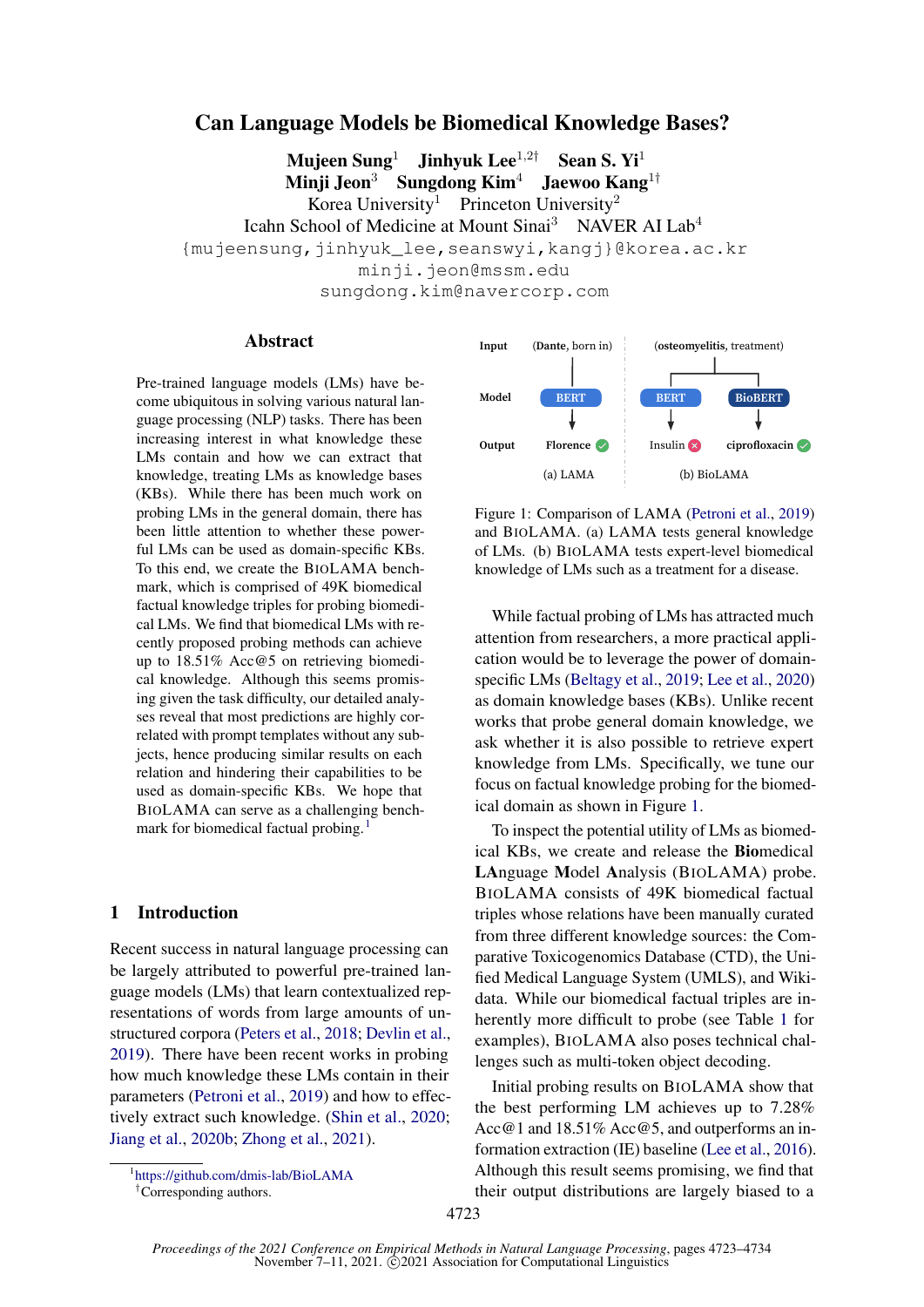<span id="page-1-0"></span>

|                | <b>Relation Name</b>                                     | <b>Manual Prompt</b>                                                                              | <b>Object Answer</b>                                       |
|----------------|----------------------------------------------------------|---------------------------------------------------------------------------------------------------|------------------------------------------------------------|
|                | $#$ Relations: 41                                        | $#$ Triples: $41k$<br># Entity Types: $25^*$                                                      | <b>Sources: Wikidata</b>                                   |
| LAMA           | place of birth<br>place of death<br>official language    | Dante was born in [Y].<br>Adolphe Adam died in [Y].<br>The official language of Mauritius is [Y]. | Florence<br>Paris<br>English                               |
|                | <b># Relations: 36</b>                                   | # Triples: 49K<br># Entity Types: 12                                                              | <b>Sources: CTD, UMLS, Wikidata</b>                        |
| <b>BIOLAMA</b> | medical condition treated<br>symptoms<br>affects binding | Amantadine has effects on [Y].<br>Hepatitis has symptoms such as [Y].<br>Nicotine binds to [Y].   | Parkinson's disease,<br>abdominal pain,<br>CHRNA4, CHRNB2, |

Table 1: Comparison of LAMA (T-REx) and BIOLAMA with their statistics. For each dataset, we also show the examples of relations and their corresponding manual prompts and answers. The underlined entities are subjects and [Y] refers to the object to be predicted. <sup>∗</sup> : obtained from [Cao et al.](#page-5-8) [\(2021\)](#page-5-8).

small number of entities in each relation. Along this line, we use two metrics, prompt bias [\(Cao](#page-5-8) [et al.,](#page-5-8) [2021\)](#page-5-8) and synonym variance, to investigate the behavior of LMs as KBs. Our analysis shows that while LMs seem to be more aware of synonyms than the IE baseline, they output highly biased predictions given the prompt template of each relation. Our result calls for better LMs and probing methods that can retrieve rich but still useful biomedical entities.

# <span id="page-1-6"></span>2 BIOLAMA

In this section, we detail the construction of BI-OLAMA including the data curation process and pre-processing steps. Statistics and examples of BIOLAMA are shown in Table [1](#page-1-0) along with those from LAMA [\(Petroni et al.,](#page-5-2) [2019\)](#page-5-2).

### 2.1 Knowledge Sources

**CTD** The CTD<sup>[2](#page-1-1)</sup> is a public biomedical database on relationships and interactions between biomedical entities such as diseases, chemicals, and genes [\(Davis et al.,](#page-5-9) [2020\)](#page-5-9). It provides both manually curated and automatically inferred triples in English, and we only use the manually curated triples for a better quality of our dataset. We use the April 1st, 2021 version of the CTD.

<span id="page-1-2"></span><span id="page-1-1"></span>**UMLS** The UMLS Metathesaurus<sup>[3](#page-1-2)</sup> is a largescale database that provides information regarding various concepts and vocabularies in the biomedical domain [\(Bodenreider,](#page-5-10) [2004\)](#page-5-10). We use the 2020AB version of the UMLS. The UMLS provides entity names in various languages and we use the ones in English.

<span id="page-1-5"></span>

| <b>Dataset</b> |       | Obj in Sbj $(\%)$ # Object Subwords |
|----------------|-------|-------------------------------------|
| LAMA           | 12.81 | 1.00                                |
| LAMA-UHN       | 0.00  | 1.00                                |
| X-FACTR        | 6.35  | 3.07                                |
| <b>BIOLAMA</b> | 0.00  | 4.52                                |

Table 2: Comparison of probing benchmarks: ratio of subjects with objects as substrings, and the average subword numbers of object entities. We compare these two aspects of BIOLAMA to LAMA, LAMA-UHN [\(Po](#page-5-11)[erner et al.,](#page-5-11) [2020\)](#page-5-11) and X-FACTR [\(Jiang et al.,](#page-5-12) [2020a\)](#page-5-12).

**Wikidata** Wikidata<sup>[4](#page-1-3)</sup> is a public KB with items across various domains. Following the previous works [\(Turki et al.,](#page-6-1) [2019;](#page-6-1) [Waagmeester et al.,](#page-6-2) [2020\)](#page-6-2), we retrieve biomedical entities and relations using SPARQL queries. We use the dump of the January 25th, 2021 version. Similar to the UMLS, we use entity names in English.

# 2.2 Data Pre-processing

From our initial factual triples from the knowledge sources above, we apply several pre-processing steps to further improve the quality of BIOLAMA. First, considering the trade-off between the coverage and difficulty of probing, we restrict the lengths of entities to be  $\leq 10$  subwords, which covers 90% of the entities.<sup>[5](#page-1-4)</sup> Note that LAMA only contains single-token objects, which makes the task easier, but less practical. Following [Poerner et al.](#page-5-11) [\(2020\)](#page-5-11), we also discard easy triples where objects are substrings of the paired subjects (e.g., "iron deficiency"-"iron"), which prevents trivial solutions using the surface forms of the subjects. For each relation, we split samples into training, development, and test sets with a 40:10:50 ratio. The training set is provided for learning or finding good

<sup>4</sup> <https://wikidata.org>

<span id="page-1-4"></span><span id="page-1-3"></span><sup>5</sup>Based on the BERT-base-cased tokenizer.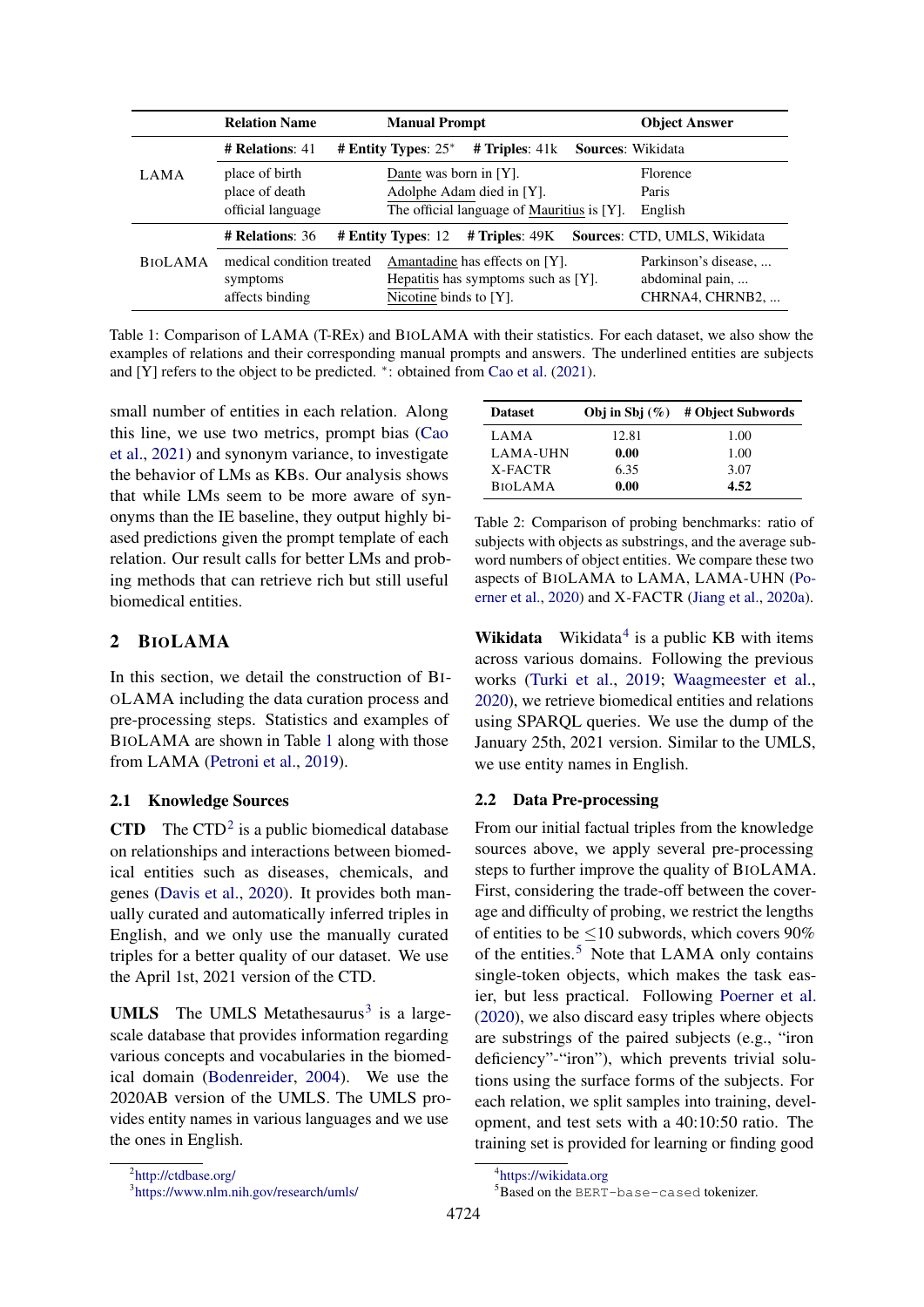<span id="page-2-3"></span>

| <b>Source</b>              | IE           | <b>BERT</b> |             | <b>BioBERT</b>                                    |              | <b>Bio-LM</b> |               |
|----------------------------|--------------|-------------|-------------|---------------------------------------------------|--------------|---------------|---------------|
|                            |              | Manual      | Opti.       | Manual                                            | Opti.        | Maual         | Opti.         |
| $\text{CTD}(11.13\%)$      | 5.06 / 12.15 | 0.06 / 1.20 | 3.56/6.97   | 0.42/3.25                                         | 4.82 / 9.74  | 1.77/7.30     | 2.99 / 10.19  |
| <b>UMLS</b> $(9.67\%)$     | 3.53/6.99    | 0.82/1.99   | 1.44 / 3.65 | 1.16/3.82                                         | 5.08 / 13.28 | 3.44 / 8.88   | 8.25/20.19    |
| <b>Wikidata</b> $(5.76\%)$ |              |             |             | 7.03 / 15.55 1.16 / 6.04 3.29 / 8.13 3.67 / 11.20 | 4.21/12.91   | 11.97 / 25.92 | 10.60 / 25.15 |
| Average                    | 5.21/11.56   | 0.86/3.08   | 2.76/6.25   | 1.75/6.09                                         | 4.70 / 11.98 | 5.72 / 14.03  | 7.28 / 18.51  |

Table 3: Main experimental results on BIOLAMA. We report Acc@1/Acc@5 of each model including the macro average across three different knowledge sources. We also report ratios of the majority objects in each knowledge source (averaged over its relations) in the parentheses. Highest and second-highest scores are **boldfaced** and underlined, respectively. Manual: manual prompt. Opti.: OptiPrompt. The results of OptiPrompt are the mean of 5 runs with different seeds. See Appendix [E](#page-7-0) for the performance on each relation.

prompts for each relation. More details on preprocessing steps are available in Appendix [A.](#page-7-1)

After the pre-processing, we are able to obtain 22K triples with 15 relations from the CTD, 21.2K triples with 16 relations from the UMLS, and 5.8K triples with 5 relations from Wikidata (see Appendix [B](#page-7-2) for the detailed statistics). In Table [2,](#page-1-5) we compare various probing benchmarks with BI-OLAMA. By design, BIOLAMA has no objects that are substrings of their subjects and object entities are much longer on average, which makes our benchmark challenging but much more practical.

Evaluation Metric We use top- $k$  accuracy  $(Acc@k)$ , which is 1 if any of the top k object entities are included in the annotated object list, and is 0 otherwise. We use both Acc@1 and Acc@5 since most biomedical entities are related to multiple biomedical entities (i.e., *N-to-M* relations).

# 3 Experiment

### 3.1 Models

Information Extraction Many biomedical NLP tools rely on automated IE systems that can provide relevant entities or articles given a query. In this work, we use the Biomedical Entity Search Tool (BEST) [\(Lee et al.,](#page-5-7) [2016\)](#page-5-7) [6](#page-2-0) as an IE system and compare it with LM-based probing methods. BEST incorporates biomedical entities when building their search index over PubMed, a large-scale biomedical corpus, and returns biomedical entities given a keyword-based query. To fully make use of BEST, we create AND queries using a subject entity and a lemmatized relation name (e.g., "(meclozine) AND (medical condition treat)"), and use retrieved entities as its predictions.

Language Models We use one general-domain LM and two biomedical LMs: BERT [\(Devlin](#page-5-1)

[et al.,](#page-5-1) [2019\)](#page-5-1), BioBERT [\(Lee et al.,](#page-5-6) [2020\)](#page-5-6),<sup>[7](#page-2-1)</sup> and Bio-LM [\(Lewis et al.,](#page-5-13) [2020\)](#page-5-13).<sup>[8](#page-2-2)</sup> BioBERT and Bio-LM are both pre-trained over PubMed. While Bio-LM also uses a custom vocabulary learned from PubMed, BioBERT uses the same vocabulary as BERT, which enables the continual learning of BioBERT initialized from BERT.

### 3.2 Probing Methods

Prompts We use a fill-in-the-blank cloze statement (i.e., a "prompt") for probing and choose two different methods of prompt generation: manual prompts [\(Petroni et al.,](#page-5-2) [2019\)](#page-5-2) and OptiPrompt [\(Zhong et al.,](#page-6-0) [2021\)](#page-6-0). For each relation, we first create manual prompts with domain experts (Appendix [C\)](#page-7-3). On the other hand, OptiPrompt automatically learns continuous embeddings that can better extract factual knowledge for each relation, which are trained with our training examples. Following [Zhong et al.](#page-6-0) [\(2021\)](#page-6-0), we initialize the continuous embeddings with the embeddings of manual prompts, which worked consistently better than random initialization in our experiments.

Multi-token Object Decoding Since the majority of entities in BIOLAMA are made up of multiple tokens, we implement a multi-token decoding strategy following [Jiang et al.](#page-5-12) [\(2020a\)](#page-5-12). Among their decoding methods, we use the confidencebased method which produced the best results. The confidence-based method greedily decodes output tokens sorted by the maximum logit in each token position. Note that we do not restrict our output spaces by any pre-defined sets of biomedical entities since we are more interested in how accurately the LMs contain biomedical knowledge in

<span id="page-2-0"></span><sup>6</sup> [https://best.korea.ac.kr/](#page-5-1)

<span id="page-2-1"></span><sup>7</sup> Since existing checkpoints of BioBERT do not contain LM heads for probing, we pre-train another BioBERT (biobert-base-cased-v1.2), which is the same as the previous version of BioBERT but with an LM head.

<span id="page-2-2"></span><sup>8</sup>RoBERTa-base-PM-Voc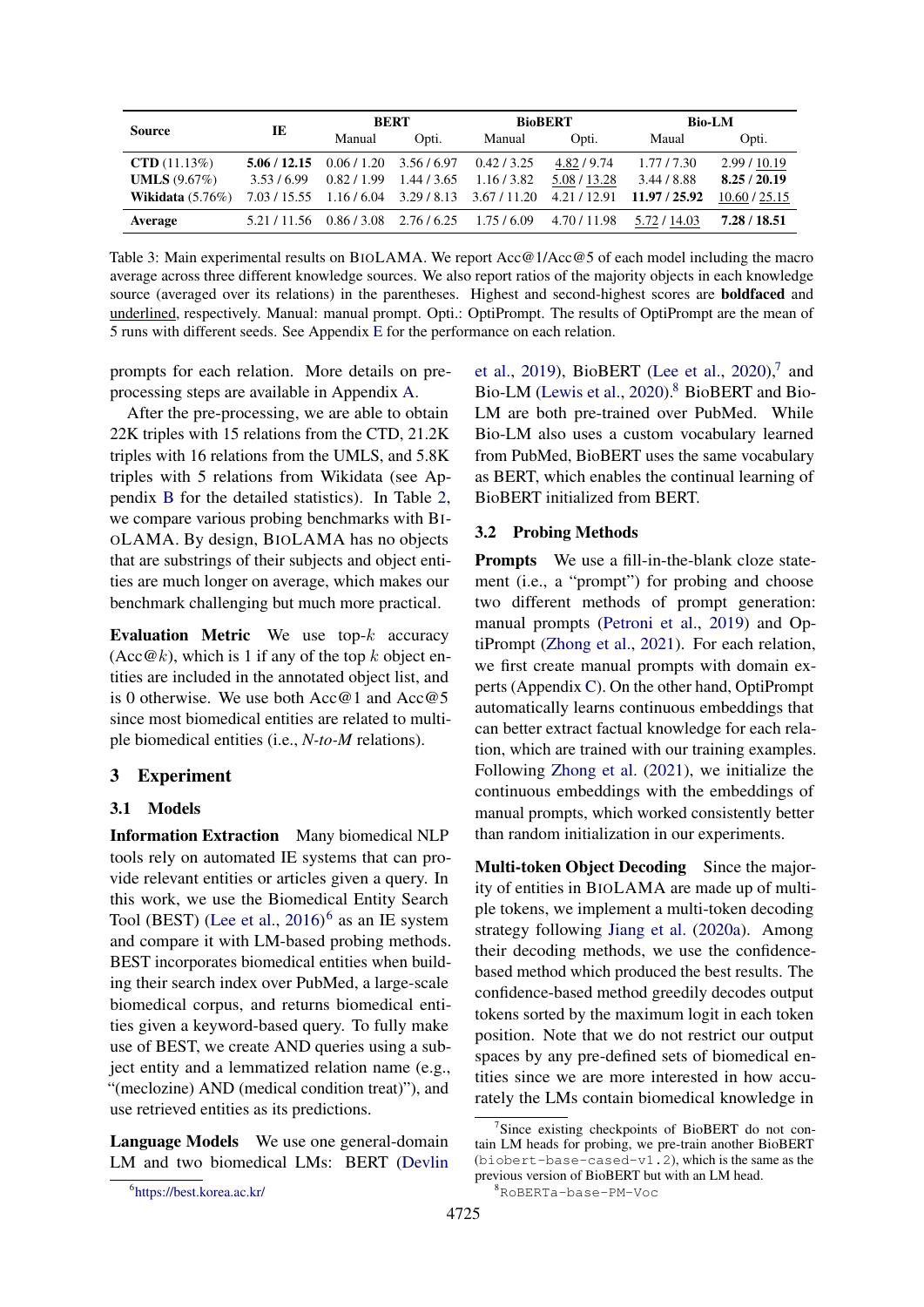<span id="page-3-1"></span>

| <b>Relation ID</b>  | <b>Subject</b>                                                                              | <b>Top 5 Predictions</b>                                                                                                                                                                                                                                                              |
|---------------------|---------------------------------------------------------------------------------------------|---------------------------------------------------------------------------------------------------------------------------------------------------------------------------------------------------------------------------------------------------------------------------------------|
| <b>UMLS - UR254</b> | $[X]$ has symptoms such as $[Y]$ .                                                          |                                                                                                                                                                                                                                                                                       |
| (27.71 / 38.41)     | Pituicytoma<br>Intravascular fasciitis<br>Microfollicular adenoma<br>Parosteal Osteosarcoma | headache, headaches, pain, bone pain, pain and bleeding<br><b>pain</b> , pain and swelling, swelling and pain, swelling, edema<br>headache, epistaxis, pruritus, itching, flushing<br>pain, bone pain, pain and swelling, swelling and pain, pain and bleeding                        |
| CTD - CG4           | $[X]$ results in increased activity of $[Y]$ protein.                                       |                                                                                                                                                                                                                                                                                       |
| (8.42 / 20.59)      | <b>Dieldrin</b><br>isofenphos<br>Dithiothreitol<br>Indigo Carmine                           | ESR1, NR1I2, NR3C1, CASP1, PPARÎ <sup>3</sup><br>ESR1, NR1I2, PPARÎ <sup>3</sup> , CYP1A2, CDKN1A1<br>ESR1, NR1I2, NR3C1, NR1I1, CASP1<br>ESR1, NR1I2, CYP1A2, NR3C1, CASP1                                                                                                           |
| Wikidata - P2176    |                                                                                             | The standard treatment for patients with $[X]$ is a drug such as $[Y]$ .                                                                                                                                                                                                              |
| (20.14 / 39.57)     | Haverhill fever<br>influenza<br>cryptosporidiosis<br>tremor                                 | doxycycline, ciprofloxacin, penicillin, erythromycin, azithromycin<br>zanamivir, interferon, peramivir, oseltamivir or peramivir, doxycycline<br>amphotericin B, praziquantel, itraconazole, albendazole, fluconazole<br>pilocarpine, baclofen, botulinum toxin, diazepam, clonazepam |

Table 4: Top 5 predictions of Bio-LM (w/ OptiPrompt) given each prompt and different subjects. For each relation, we also report its Acc@1/Acc@5. Correct predictions are in boldface. For more examples, see Appendix [F.](#page-7-4)

an unconstrained setting.[9](#page-3-0) See Appendix [D](#page-7-5) for the implementation details of our decoding method.

# 3.3 Main Results

Experimental results on BIOLAMA are summarized in Table [3.](#page-2-3) First, BioBERT and Bio-LM are both able to retrieve factual information better than BERT, which demonstrates the effectiveness of domain-specific pre-training. Also, Bio-LM shows consistently better performance than BioBERT (BERT < BioBERT < Bio-LM). We believe that this may be attributed to the custom vocabulary of Bio-LM learned from a biomedical corpus. Using OptiPrompt also shows consistent improvement over manual prompts in all LMs. Notably, the IE system is able to achieve the best performance on the CTD relations, but performs worse than BioBERT and Bio-LM on the UMLS and Wikidata relations.

While we are able to achieve 18.51% Acc@5 with Bio-LM (w/ OptiPrompt) on average, note that the average Acc@1s on the CTD and UMLS relations are lower than majority voting (e.g., 9.67% (majority) vs. 8.25% Acc@1 (Bio-LM) in UMLS), which shows the difficulty of accurately extracting biomedical facts from these models.

# 4 LMs are Not Biomedical KBs, Yet

In this section, we thoroughly inspect the predictions of Bio-LM (w/ OptiPrompt) and quantitatively characterize the behavior of each model. Our analyses suggest that we might need stronger biomedical LMs and probing methods to make use of these LMs as domain-specific knowledge bases.

## 4.1 Predictions

In Table [4,](#page-3-1) we present two correct and two incorrect predictions for three different relations where Bio-LM (w/ OptiPrompt) achieves high accuracy. One aspect that stands out is that predictions tend to be highly biased towards a few objects (e.g., "headache", "pain", or "ESR1"). Motivated by this observation, we further measure two metrics that can characterize the behavior of each model in detail: prompt bias and synonym variance.

# <span id="page-3-2"></span>4.2 How Biomedical LMs Predict

Prompt Bias To serve as accurate KBs, LMs must make appropriate object entity predictions given the input subject entity. [Cao et al.](#page-5-8) [\(2021\)](#page-5-8) quantified prompt biases by measuring how insensitive LMs are to input subjects. For each relation, we first obtain the probability histogram of each unique object entity being a top-1 prediction *when the subject is given*. For example, if one relation has 100 test samples and "pain" appears 20 times as its top-1 prediction, the probability mass of "pain" becomes 20%. At the same time, we calculate the probability distribution over unique object entities *when the subject is masked out* (see Figure [2\)](#page-4-0). For instance, a model might assign 30% to "pain" even when the subject is masked out from the prompt. Prompt bias is the Pearson's correlation coefficient

<span id="page-3-0"></span><sup>&</sup>lt;sup>9</sup>Using a pre-defined set of object entities removes the necessity of using complicated decoding strategies and will possibly improve the probing accuracy as well, which we leave as future work.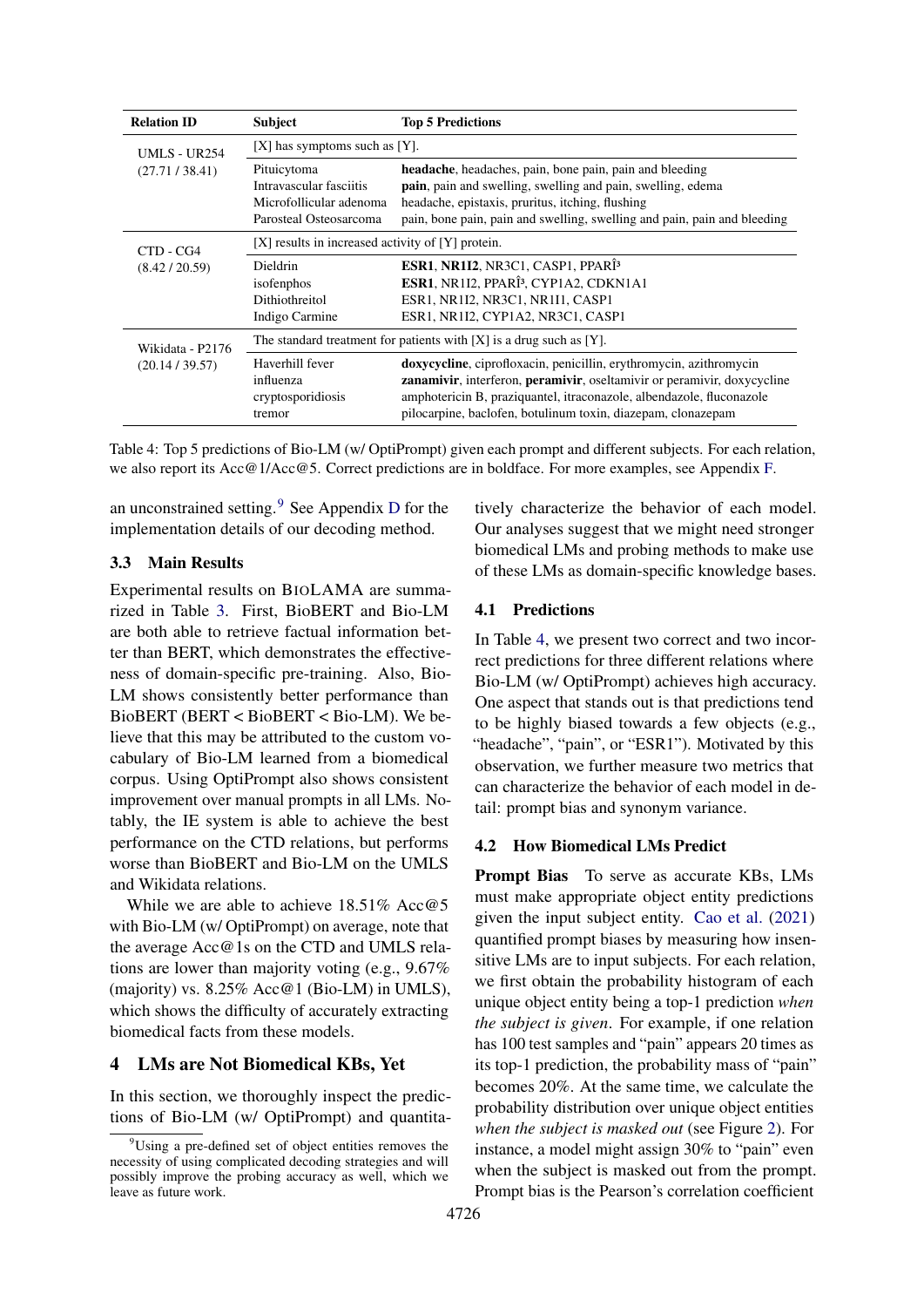<span id="page-4-0"></span>

Figure 2: Examples of inputs for measuring prompt bias and synonym variance. We use a [MASK] token for the subject when measuring prompt bias, and replace each subject into their synonyms when measuring synonym variance.

between these two distributions, which indicates how biased the model is to a prompt. A lower prompt bias means that a model is giving less biased predictions for each relation (i.e., prompt).

Synonym Variance Biomedical entities often have a number of synonyms, which are often leveraged for modeling biomedical entity representations [\(Sung et al.,](#page-6-3) [2020\)](#page-6-3). Hence, it is important that predictions over our factual triples do not change when the input subject is replaced by its synonyms. To assess this aspect, we propose a metric called synonym variance, which measures how much each prediction changes when the subject is replaced with its synonyms (see Figure [2\)](#page-4-0). We create 10 copies of our datasets by replacing the subjects with one of their synonyms chosen randomly. Synonym variance is the standard deviation of Acc@5 calculated from these new test sets. Lower synonym variance means that a model is giving more consistent predictions even with different synonyms.

Results Figure [3](#page-4-1) shows the results of prompt biases in four different models. Compared to the IE system, the LMs have relatively higher correlations (over 0.6) meaning that their predictions are more biased towards the prompts. On the other hand, in Figure [4,](#page-4-1) LMs show relatively lower standard deviations over variations of synonyms than the IE system does. While this can be interpreted that the LMs are more robust to synonym variations, it might also be the result of strong biases in LMs on their prompts. For example, while BERT has the smallest synonym variance, it has the largest prompt bias, meaning that it is not a synonymaware model, but just a highly biased model.

<span id="page-4-1"></span>

Figure 3: Prompt bias of each model. Low prompt bias means that a model is less biased on each prompt. See [§4.2](#page-3-2) for more details of the metric.



Figure 4: Synonym variance of each model. Low synonym variance means that a model gives consistent predictions when the subjects are changed to synonyms. See [§4.2](#page-3-2) for more details of the metric.

# 5 Conclusion

In this work, we explore the possibility of using LMs as biomedical KBs. To this end, we release BI-OLAMA as a probing benchmark to measure how much biomedical knowledge can be extracted from LMs. While biomedical LMs can extract useful facts to some extent, our analysis shows that this is largely due to their predictions being biased towards certain prompts. In future work, we plan to overcome the underlying challenges in BIO-LAMA and improve the probing accuracy of LMs.

# Acknowledgements

This work was supported in part by the ICT Creative Consilience program (IITP-2021-0-01819) supervised by the IITP (Institute for Information & communications Technology Planning & Evaluation), National Research Foundation of Korea (NRF-2020R1A2C3010638, NRF-2014M3C9A3063541), and Hyundai Motor Chung Mong-Koo Foundation. We thank the anonymous reviewers for their insightful comments.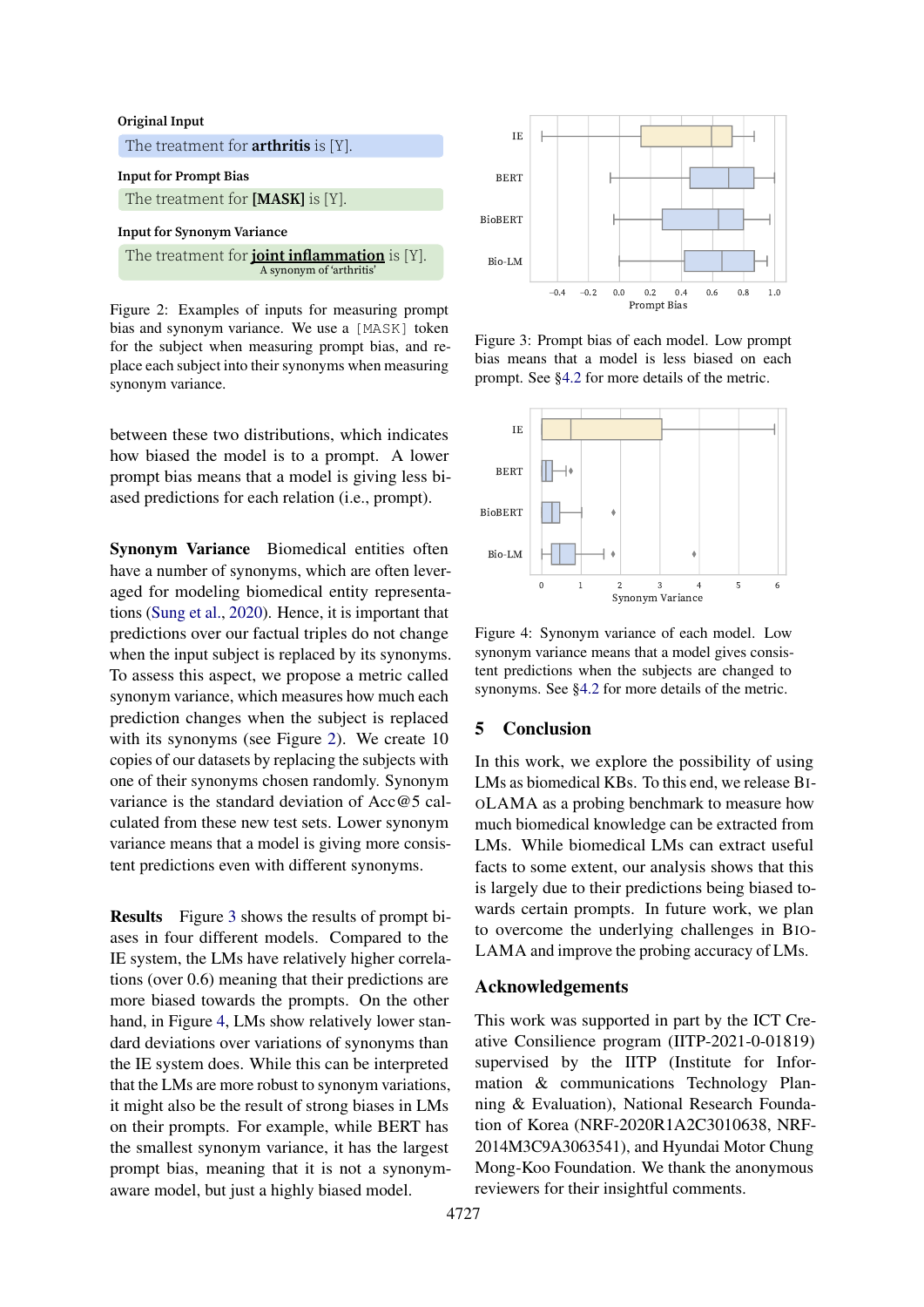### Ethical Considerations

The aim of factual probing is to verify how much knowledge can be retrieved from language models pre-trained using large amoung of corpora. Due to a lack of data for factual probing in the biomedical domain, we collected data from widely used knowledge sources: the CTD, the UMLS, and Wikidata. Although these data have undergone inspection by domain experts, biomedical knowledge is continuously growing and therefore we cannot guarantee that this biomedical knowledge is absolute. Furthermore, without careful inspection, outputs of these LMs should not be considered as a means of drug recommendation or any other medical activity. We caution future researchers when using BIOLAMA to keep this caveat in mind.

## References

- <span id="page-5-5"></span>Iz Beltagy, Kyle Lo, and Arman Cohan. 2019. [SciB-](https://doi.org/10.18653/v1/D19-1371)[ERT: A pretrained language model for scientific text.](https://doi.org/10.18653/v1/D19-1371) In *Proceedings of the 2019 Conference on Empirical Methods in Natural Language Processing and the 9th International Joint Conference on Natural Language Processing (EMNLP-IJCNLP)*, pages 3615– 3620, Hong Kong, China. Association for Computational Linguistics.
- <span id="page-5-10"></span>Olivier Bodenreider. 2004. [The unified medical lan](https://doi.org/10.1093/nar/gkh061)[guage system \(umls\): integrating biomedical termi](https://doi.org/10.1093/nar/gkh061)[nology.](https://doi.org/10.1093/nar/gkh061) *Nucleic acids research*, 32(suppl\_1):D267– D270.
- <span id="page-5-8"></span>Boxi Cao, Hongyu Lin, Xianpei Han, Le Sun, Lingyong Yan, Meng Liao, Tong Xue, and Jin Xu. 2021. [Knowledgeable or educated guess? revisiting lan](https://doi.org/10.18653/v1/2021.acl-long.146)[guage models as knowledge bases.](https://doi.org/10.18653/v1/2021.acl-long.146) In *Proceedings of the 59th Annual Meeting of the Association for Computational Linguistics and the 11th International Joint Conference on Natural Language Processing (Volume 1: Long Papers)*, pages 1860–1874, Online. Association for Computational Linguistics.
- <span id="page-5-9"></span>Allan Peter Davis, Cynthia J Grondin, Robin J Johnson, Daniela Sciaky, Jolene Wiegers, Thomas C Wiegers, and Carolyn J Mattingly. 2020. [Comparative Toxi](https://doi.org/10.1093/nar/gkaa891)[cogenomics Database \(CTD\): update 2021.](https://doi.org/10.1093/nar/gkaa891) *Nucleic Acids Research*, 49(D1):D1138–D1143.
- <span id="page-5-1"></span>Jacob Devlin, Ming-Wei Chang, Kenton Lee, and Kristina Toutanova. 2019. [BERT: Pre-training of](https://doi.org/10.18653/v1/N19-1423) [deep bidirectional transformers for language under](https://doi.org/10.18653/v1/N19-1423)[standing.](https://doi.org/10.18653/v1/N19-1423) In *Proceedings of the 2019 Conference of the North American Chapter of the Association for Computational Linguistics: Human Language Technologies, Volume 1 (Long and Short Papers)*, pages 4171–4186, Minneapolis, Minnesota. Association for Computational Linguistics.
- <span id="page-5-12"></span>Zhengbao Jiang, Antonios Anastasopoulos, Jun Araki, Haibo Ding, and Graham Neubig. 2020a. [X-](https://doi.org/10.18653/v1/2020.emnlp-main.479)[FACTR: Multilingual factual knowledge retrieval](https://doi.org/10.18653/v1/2020.emnlp-main.479) [from pretrained language models.](https://doi.org/10.18653/v1/2020.emnlp-main.479) In *Proceedings of the 2020 Conference on Empirical Methods in Natural Language Processing (EMNLP)*, pages 5943– 5959, Online. Association for Computational Linguistics.
- <span id="page-5-4"></span>Zhengbao Jiang, Frank F. Xu, Jun Araki, and Graham Neubig. 2020b. [How can we know what language](https://doi.org/10.1162/tacl_a_00324) [models know?](https://doi.org/10.1162/tacl_a_00324) *Transactions of the Association for Computational Linguistics*, 8:423–438.
- <span id="page-5-6"></span>Jinhyuk Lee, Wonjin Yoon, Sungdong Kim, Donghyeon Kim, Sunkyu Kim, Chan Ho So, and Jaewoo Kang. 2020. [Biobert: a pre-trained biomed](https://doi.org/10.1093/bioinformatics/btz682)[ical language representation model for biomedical](https://doi.org/10.1093/bioinformatics/btz682) [text mining.](https://doi.org/10.1093/bioinformatics/btz682) *Bioinformatics*, 36(4):1234–1240.
- <span id="page-5-7"></span>Sunwon Lee, Donghyeon Kim, Kyubum Lee, Jaehoon Choi, Seongsoon Kim, Minji Jeon, Sangrak Lim, Donghee Choi, Sunkyu Kim, Aik-Choon Tan, et al. 2016. [Best: next-generation biomedical entity](https://doi.org/10.1371/journal.pone.0164680) [search tool for knowledge discovery from biomedi](https://doi.org/10.1371/journal.pone.0164680)[cal literature.](https://doi.org/10.1371/journal.pone.0164680) *PloS one*, 11(10):e0164680.
- <span id="page-5-13"></span>Patrick Lewis, Myle Ott, Jingfei Du, and Veselin Stoyanov. 2020. [Pretrained language models for biomed](https://doi.org/10.18653/v1/2020.clinicalnlp-1.17)[ical and clinical tasks: Understanding and extend](https://doi.org/10.18653/v1/2020.clinicalnlp-1.17)[ing the state-of-the-art.](https://doi.org/10.18653/v1/2020.clinicalnlp-1.17) In *Proceedings of the 3rd Clinical Natural Language Processing Workshop*, pages 146–157, Online. Association for Computational Linguistics.
- <span id="page-5-0"></span>Matthew E. Peters, Mark Neumann, Mohit Iyyer, Matt Gardner, Christopher Clark, Kenton Lee, and Luke Zettlemoyer. 2018. [Deep contextualized word rep](https://doi.org/10.18653/v1/N18-1202)[resentations.](https://doi.org/10.18653/v1/N18-1202) In *Proceedings of the 2018 Conference of the North American Chapter of the Association for Computational Linguistics: Human Language Technologies, Volume 1 (Long Papers)*, pages 2227–2237, New Orleans, Louisiana. Association for Computational Linguistics.
- <span id="page-5-2"></span>Fabio Petroni, Tim Rocktäschel, Sebastian Riedel, Patrick Lewis, Anton Bakhtin, Yuxiang Wu, and Alexander Miller. 2019. [Language models as knowl](https://doi.org/10.18653/v1/D19-1250)[edge bases?](https://doi.org/10.18653/v1/D19-1250) In *Proceedings of the 2019 Conference on Empirical Methods in Natural Language Processing and the 9th International Joint Conference on Natural Language Processing (EMNLP-IJCNLP)*, pages 2463–2473, Hong Kong, China. Association for Computational Linguistics.
- <span id="page-5-11"></span>Nina Poerner, Ulli Waltinger, and Hinrich Schütze. 2020. [E-BERT: Efficient-yet-effective entity em](https://doi.org/10.18653/v1/2020.findings-emnlp.71)[beddings for BERT.](https://doi.org/10.18653/v1/2020.findings-emnlp.71) In *Findings of the Association for Computational Linguistics: EMNLP 2020*, pages 803–818, Online. Association for Computational Linguistics.
- <span id="page-5-3"></span>Taylor Shin, Yasaman Razeghi, Robert L. Logan IV, Eric Wallace, and Sameer Singh. 2020. [AutoPrompt:](https://doi.org/10.18653/v1/2020.emnlp-main.346) [Eliciting Knowledge from Language Models with](https://doi.org/10.18653/v1/2020.emnlp-main.346)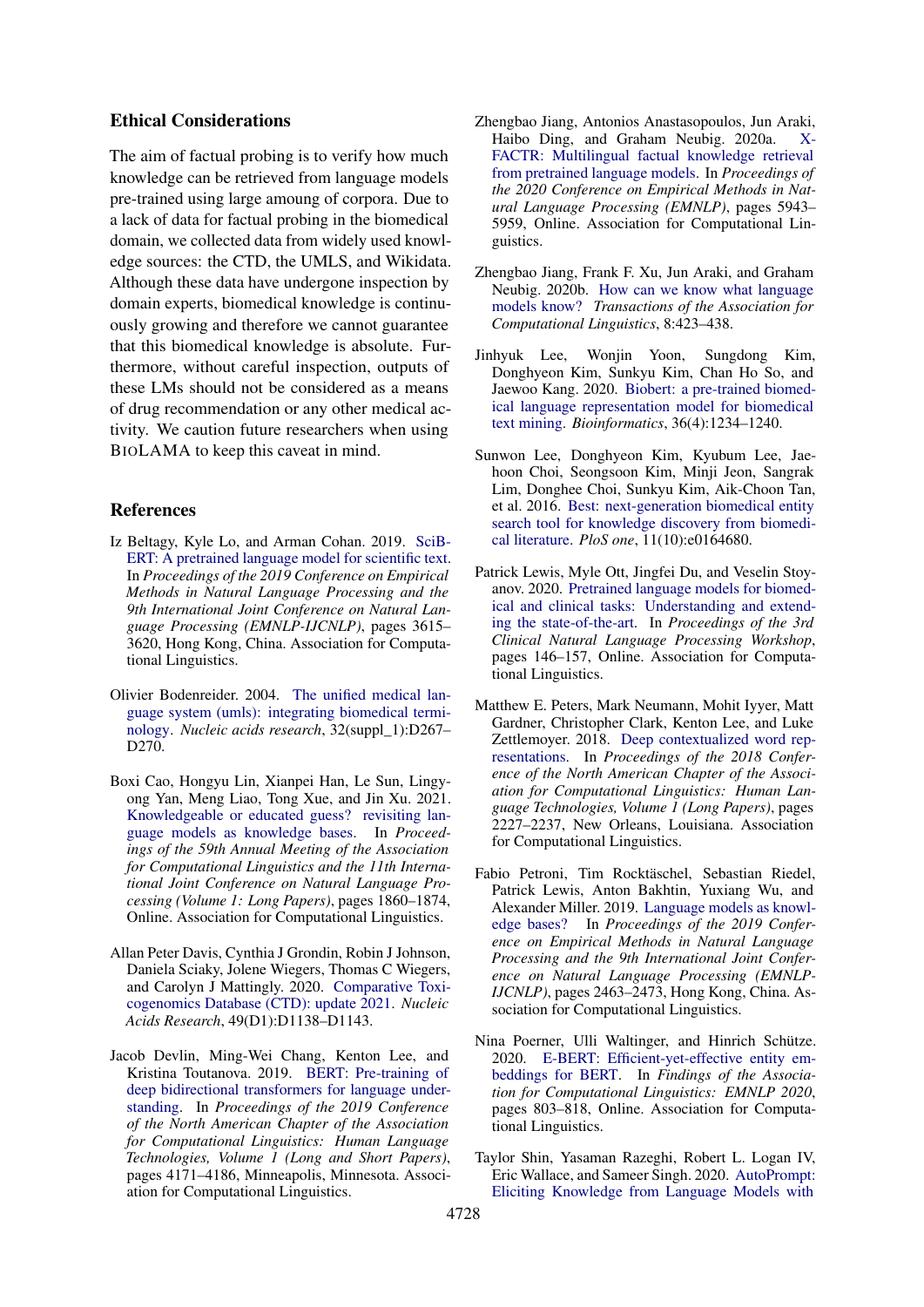[Automatically Generated Prompts.](https://doi.org/10.18653/v1/2020.emnlp-main.346) In *Proceedings of the 2020 Conference on Empirical Methods in Natural Language Processing (EMNLP)*, pages 4222–4235, Online. Association for Computational Linguistics.

- <span id="page-6-3"></span>Mujeen Sung, Hwisang Jeon, Jinhyuk Lee, and Jaewoo Kang. 2020. [Biomedical entity representations with](https://doi.org/10.18653/v1/2020.acl-main.335) [synonym marginalization.](https://doi.org/10.18653/v1/2020.acl-main.335) In *Proceedings of the 58th Annual Meeting of the Association for Computational Linguistics*, pages 3641–3650, Online. Association for Computational Linguistics.
- <span id="page-6-1"></span>Houcemeddine Turki, Thomas Shafee, Mohamed Ali Hadj Taieb, Mohamed Ben Aouicha, Denny Vrandečić, Diptanshu Das, and Helmi Hamdi. 2019. [Wikidata: A large-scale collaborative ontological](https://doi.org/10.1016/j.jbi.2019.103292) [medical database.](https://doi.org/10.1016/j.jbi.2019.103292) *Journal of biomedical informatics*, 99:103292.
- <span id="page-6-2"></span>Andra Waagmeester, Gregory Stupp, Sebastian Burgstaller-Muehlbacher, Benjamin M Good, Malachi Griffith, Obi L Griffith, Kristina Hanspers, Henning Hermjakob, Toby S Hudson, Kevin Hybiske, et al. 2020. [Science forum: Wikidata as](https://doi.org/10.7554/eLife.52614) [a knowledge graph for the life sciences.](https://doi.org/10.7554/eLife.52614) *Elife*, 9:e52614.
- <span id="page-6-0"></span>Zexuan Zhong, Dan Friedman, and Danqi Chen. 2021. [Factual probing is \[MASK\]: Learning vs. learning](https://doi.org/10.18653/v1/2021.naacl-main.398) [to recall.](https://doi.org/10.18653/v1/2021.naacl-main.398) In *Proceedings of the 2021 Conference of the North American Chapter of the Association for Computational Linguistics: Human Language Technologies*, pages 5017–5033, Online. Association for Computational Linguistics.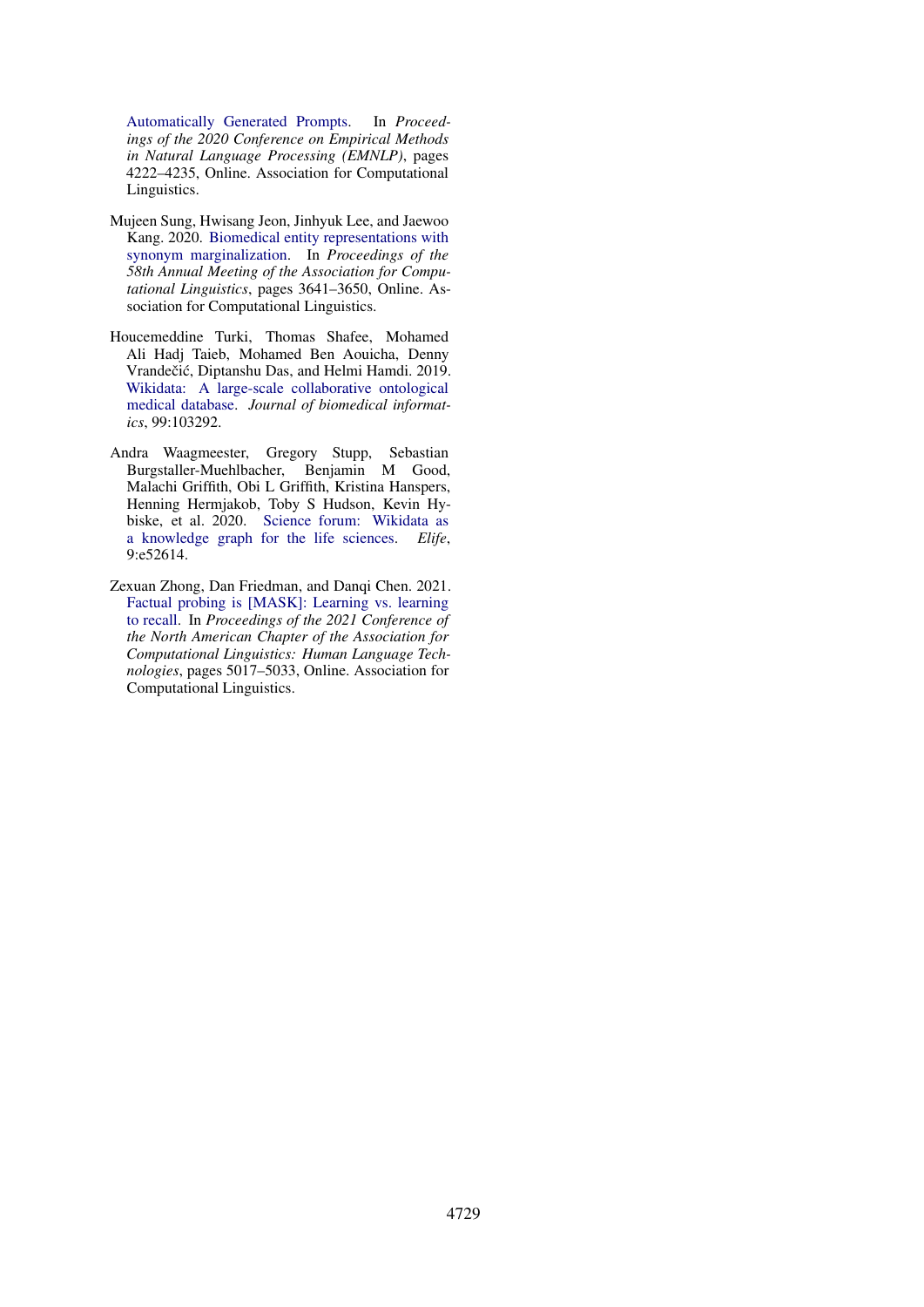# <span id="page-7-1"></span>A Pre-processing of BIOLAMA

After applying basic pre-processing steps in [§2,](#page-1-6) we aggregate samples with the same subject and relation, which makes each sample contain multiple object answers (e.g., subj="COVID-19", relation="symptoms of", obj={headache, cough, fever, ... }). We also set the maximun number of triples in each relation as 2,000 while removing relations having less than 500 triples, which are mostly less useful to extract (e.g., "affects methylation" in CTD) or too complicated (e.g., "positive therapeutic predictor" in Wikidata) according to our manual inspection with domain experts. For the UMLS, out of 974 relations, we select 16 relations that are considered to be the most important by domain experts. To mitigate the class imbalance problem in object entities, we also undersample highly frequent object entities to be as frequent as the fifth frequent object entity in each relation.

# <span id="page-7-2"></span>B Statistics of BIOLAMA

The CTD split has a total of 22,017 samples, the UMLS split a total of 21,164, and the Wikidata split a total of 5,855 samples. This sums up to a total of 49,036 samples. Table [5](#page-8-0) displays the number of samples in each train/dev/test split of each relation.

### <span id="page-7-3"></span>C Manual Prompts

We create multiple manual prompts with the help of domain experts' insight on each relation in BI-OLAMA and select the best performing prompts on the development set. Selected prompts for the relations are listed in Table [6.](#page-9-0)

# <span id="page-7-5"></span>D Implementation Details

For confidence-based decoding [\(Jiang et al.,](#page-5-12) [2020a\)](#page-5-12), we use the open-source code provided by the authors<sup>[10](#page-7-6)</sup> and make slight changes for BIO-LAMA. We set the beam size to 5 to get the top 5 predictions and the number of masks to 10. We also set the iteration method to "None" as additional iteration did not help to increase the performance.

For OptiPrompt [\(Zhong et al.,](#page-6-0) [2021\)](#page-6-0), we modify the open-source code provided by the authors $11$  to allow training over the multi-token objects. We set the learning rate to 3e-3 and the mini-batch size to 16. We train OptiPrompt for 10 epochs and select the best checkpoint based on Acc@1 on the

development set. It takes 3 hours to test all samples with manual prompts and 8 hours to train and test with OptiPrompt using 1 Titan X (12GB) GPU.

#### <span id="page-7-0"></span>E Result on Each Relation

In addition to the averaged performances presented in Table [3,](#page-2-3) we present Acc@1 and Acc@5 on each relation in Table [7.](#page-10-0)

### <span id="page-7-4"></span>F More Prediction Examples

We provide more examples on 8 relations where Bio-LM (w/ OptiPrompt) achieves decent top-1 accuracy in Table [8.](#page-11-0)

<span id="page-7-6"></span><sup>10</sup><https://github.com/jzbjyb/X-FACTR>

<span id="page-7-7"></span><sup>11</sup><https://github.com/princeton-nlp/OptiPrompt>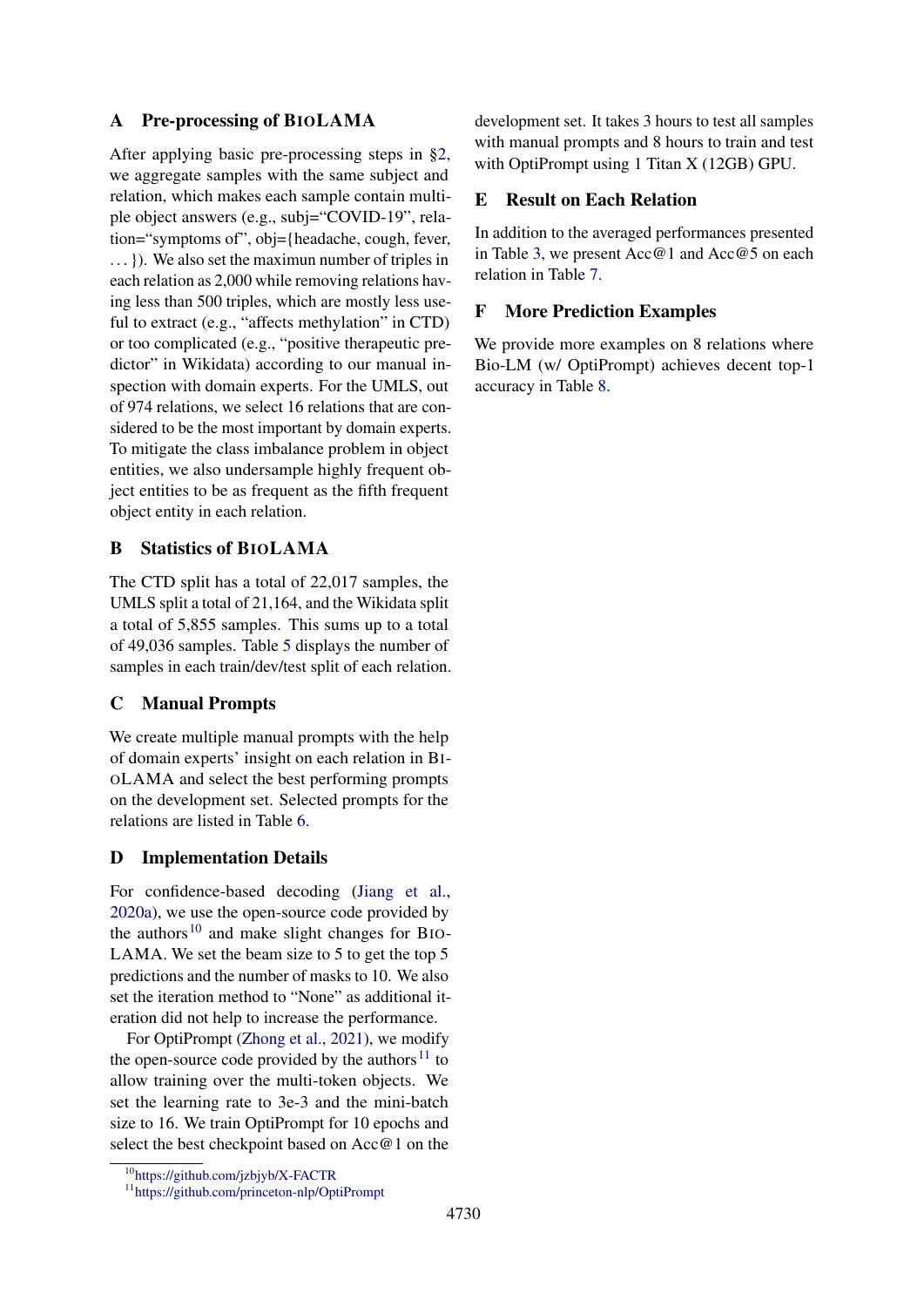<span id="page-8-0"></span>

| <b>Relation ID</b> | <b>Relation Name</b>                     | <b>Subject</b> | Object           | Train  | Dev   | Test   |
|--------------------|------------------------------------------|----------------|------------------|--------|-------|--------|
| <b>CTD</b>         |                                          |                |                  |        |       |        |
| CD1                | therapeutic                              | chemical       | disease          | 756    | 189   | 945    |
| CD2                | marker/mechanism                         | chemical       | disease          | 723    | 181   | 905    |
| CG1                | decreases expression                     | chemical       | protein          | 550    | 137   | 688    |
| CG17               | increases expression                     | chemical       | mRNA             | 740    | 186   | 926    |
| CG18               | increases expression                     | chemical       | protein          | 680    | 170   | 851    |
| CG2                | decreases activity                       | chemical       | protein          | 718    | 179   | 898    |
| CG21               | increases phosphorylation                | chemical       | protein          | 206    | 51    | 258    |
| CG4                | increases activity                       | chemical       | protein          | 541    | 135   | 677    |
| CG6                | decreases expression                     | chemical       | mRNA             | 648    | 163   | 811    |
| CG9                | affects binding                          | chemical       | protein          | 352    | 89    | 441    |
| CP1                | decreases                                | chemical       | phenotype        | 504    | 127   | 631    |
| CP2                | increases                                | chemical       | phenotype        | 591    | 148   | 739    |
| CP3                | affects                                  | chemical       | phenotype        | 360    | 90    | 451    |
| GD1                | marker/mechanism                         | gene           | disease          | 728    | 182   | 911    |
| GP1                | association                              | gene           | pathway          | 704    | 176   | 881    |
| <b>UMLS</b>        |                                          |                |                  |        |       |        |
| <b>UR116</b>       | clinically associated with               | disease        | disease          | 668    | 167   | 835    |
| UR124              | may treat                                | disease        | chemical         | 463    | 116   | 580    |
| <b>UR173</b>       | causative agent of                       | disease        | vertebrate       | 512    | 128   | 640    |
| <b>UR180</b>       | is finding of disease                    | disease        | body substance   | 346    | 87    | 434    |
| <b>UR211</b>       | biological process involves gene product | gene           | function         | 650    | 162   | 813    |
| <b>UR214</b>       | cause of                                 | disease        | disease          | 459    | 115   | 574    |
| <b>UR221</b>       | gene mapped to disease                   | disease        | gene             | 241    | 61    | 302    |
| <b>UR254</b>       | may be finding of disease                | disease        | symptom          | 672    | 169   | 841    |
| <b>UR256</b>       | may be molecular abnormality of disease  | disease        | genetic aberrant | 244    | 62    | 306    |
| <b>UR44</b>        | may be prevented by                      | chemical       | disease          | 452    | 113   | 566    |
| <b>UR45</b>        | may be treated by                        | chemical       | disease          | 772    | 193   | 965    |
| <b>UR48</b>        | physiologic effect of                    | chemical       | disease          | 700    | 176   | 876    |
| <b>UR49</b>        | mechanism of action of                   | chemical       | function         | 615    | 154   | 769    |
| <b>UR50</b>        | therapeutic class of                     | chemical       | type             | 663    | 166   | 829    |
| <b>UR588</b>       | process involves gene                    | gene           | disease          | 621    | 156   | 777    |
| <b>UR625</b>       | disease has associated gene              | gene           | disease          | 381    | 96    | 477    |
| Wikidata           |                                          |                |                  |        |       |        |
| P2175              | medical condition treated                | chemical       | disease          | 621    | 155   | 777    |
| P2176              | drug used for treatment                  | disease        | chemical         | 448    | 112   | 561    |
| P2293              | Genetic association                      | gene           | disease          | 678    | 170   | 849    |
| P4044              | therapeutic area                         | chemical       | disease          | 304    | 76    | 380    |
| P780               | symptoms                                 | disease        | symptom          | 289    | 73    | 362    |
| <b>Total</b>       |                                          |                |                  | 19,600 | 4,910 | 24,526 |

Table 5: Detailed statistics of BioLAMA for each relation.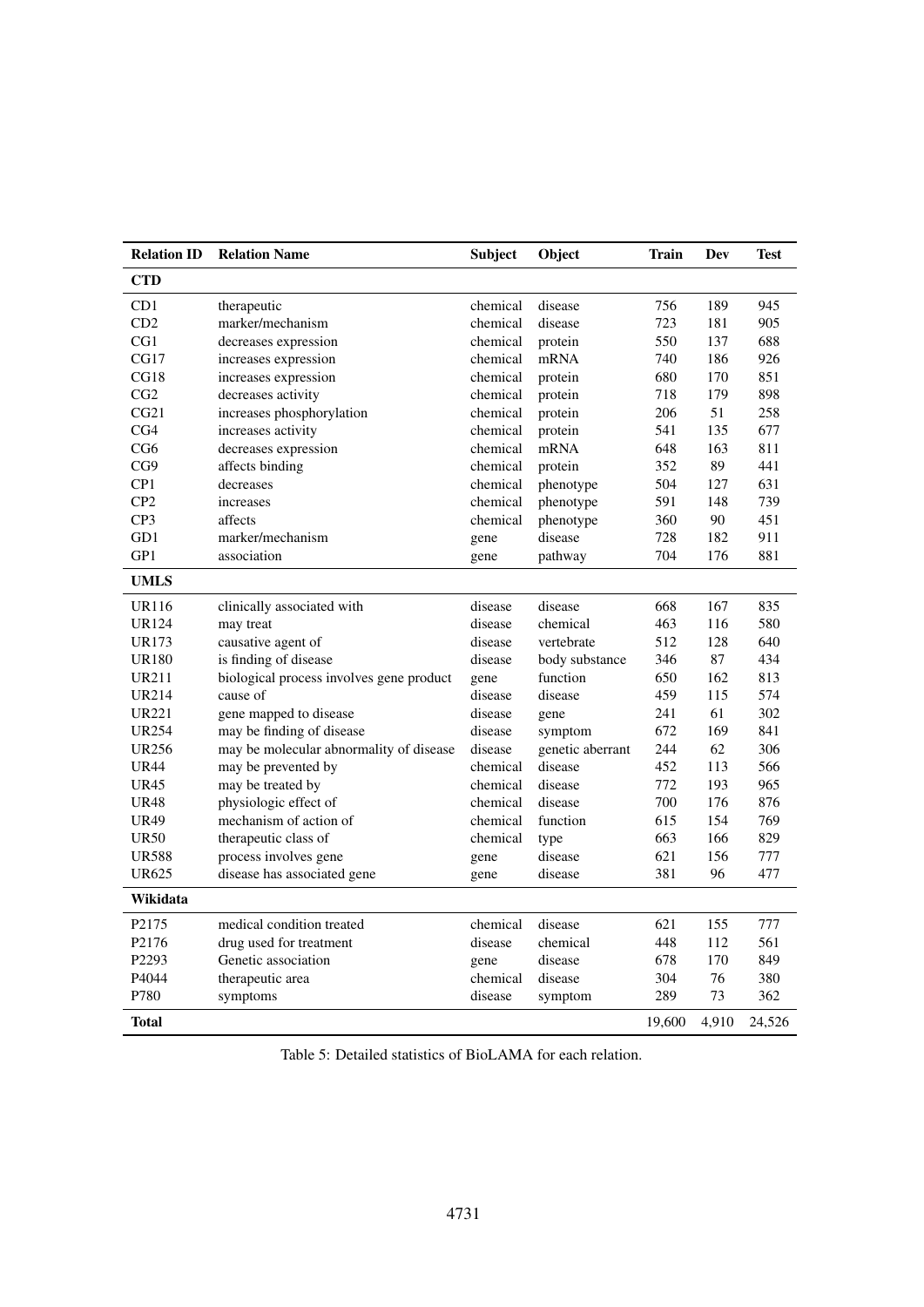<span id="page-9-0"></span>

| <b>Relation ID</b> | <b>Relation Name</b>                     | <b>Manual Prompt</b>                                                           |
|--------------------|------------------------------------------|--------------------------------------------------------------------------------|
| <b>CTD</b>         |                                          |                                                                                |
| CD1                | therapeutic                              | $[X]$ prevents diseases such as $[Y]$ .                                        |
| CD2                | marker/mechanism                         | [X] exposure is associated with significant increases in diseases such as [Y]. |
| CG1                | decreases expression                     | $[X]$ treatment decreases the levels of $[Y]$ expression.                      |
| CG17               | increases expression                     | [X] treatment increases the levels of [Y] expression.                          |
| CG18               | increases expression                     | $[X]$ upregulates $[Y]$ protein.                                               |
| CG2                | decreases activity                       | [X] results in decreased activity of [Y] protein.                              |
| CG21               | increases phosphorylation                | [X] results in increased phosphorylation of [Y] protein.                       |
| CG4                | increases activity                       | [X] results in increased activity of [Y] protein.                              |
| CG <sub>6</sub>    | decreases expression                     | [X] treatment decreases the levels of [Y] expression.                          |
| CG9                | affects binding                          | $[X]$ binds to $[Y]$ protein.                                                  |
| CP <sub>1</sub>    | decreases                                | [X] analog results in decreased phenotypes such as [Y].                        |
| CP2                | increases                                | $[X]$ induces phenotypes such as $[Y]$ .                                       |
| CP <sub>3</sub>    | affects                                  | [X] affects phenotypes such as [Y].                                            |
| GD1                | marker/mechanism                         | Gene $[X]$ is associated with diseases such as $[Y]$ .                         |
| GP1                | association                              | Gene $[X]$ is associated with pathways such as $[Y]$ .                         |
| <b>UMLS</b>        |                                          |                                                                                |
| <b>UR116</b>       | clinically associated with               | [X] is clinically associated with [Y].                                         |
| <b>UR124</b>       | may treat                                | The most widely used drug for preventing $[X]$ is $[Y]$ .                      |
| <b>UR148</b>       | due to                                   | $[X]$ induces $[Y]$ .                                                          |
| UR173              | causative agent of                       | [X] is caused by [Y].                                                          |
| <b>UR180</b>       | is finding of disease                    | $[Y]$ is finding of disease $[X]$ .                                            |
| <b>UR196</b>       | has contraindicated class                | [X] and [Y] has a drug-drug interaction.                                       |
| UR211              | biological process involves gene product | $[X]$ involves $[Y]$ .                                                         |
| <b>UR214</b>       | cause of                                 | $[Y]$ causes $[X]$ .                                                           |
| UR221              | gene mapped to disease                   | [X] has a genetic association with [Y].                                        |
| <b>UR254</b>       | may be finding of disease                | $[X]$ has symptoms such as $[Y]$ .                                             |
| <b>UR256</b>       | may be molecular abnormality of disease  | [Y] has a genetic association with [X].                                        |
| UR44               | may be prevented by                      | $[X]$ treats $[Y]$ .                                                           |
| <b>UR45</b>        | may be treated by                        | $[X]$ treats $[Y]$ .                                                           |
| <b>UR48</b>        | physiologic effect of                    | $[X]$ results in $[Y]$ .                                                       |
| <b>UR49</b>        | mechanism of action of                   | $[X]$ has a mechanism of action of $[Y]$ .                                     |
| <b>UR50</b>        | therapeutic class of                     | $[X]$ is a therapeutic class of $[Y]$ .                                        |
| <b>UR588</b>       | process involves gene                    | $[X]$ involves $[Y]$ process.                                                  |
| <b>UR625</b>       | disease has associated gene              | [X] has a genetic association with [Y].                                        |
| <b>UR97</b>        | contraindicated with disease             | [X] has contraindicated drugs such as [Y].                                     |
| Wikidata           |                                          |                                                                                |
| P <sub>2175</sub>  | medical condition treated                | $[X]$ has effects on diseases such as $[Y]$ .                                  |
| P <sub>2176</sub>  | drug used for treatment                  | The standard treatment for patients with $[X]$ is a drug such as $[Y]$ .       |
| P <sub>2293</sub>  | genetic association                      | Gene $[X]$ has a genetic association with diseases such as $[Y]$ .             |
| P4044              | therapeutic area                         | $[X]$ cures diseases such as $[Y]$ .                                           |
| P780               | symptoms                                 | $[X]$ has symptoms such as $[Y]$ .                                             |

Table 6: Manual prompts used in our experiments. Each prompt is created by domain experts.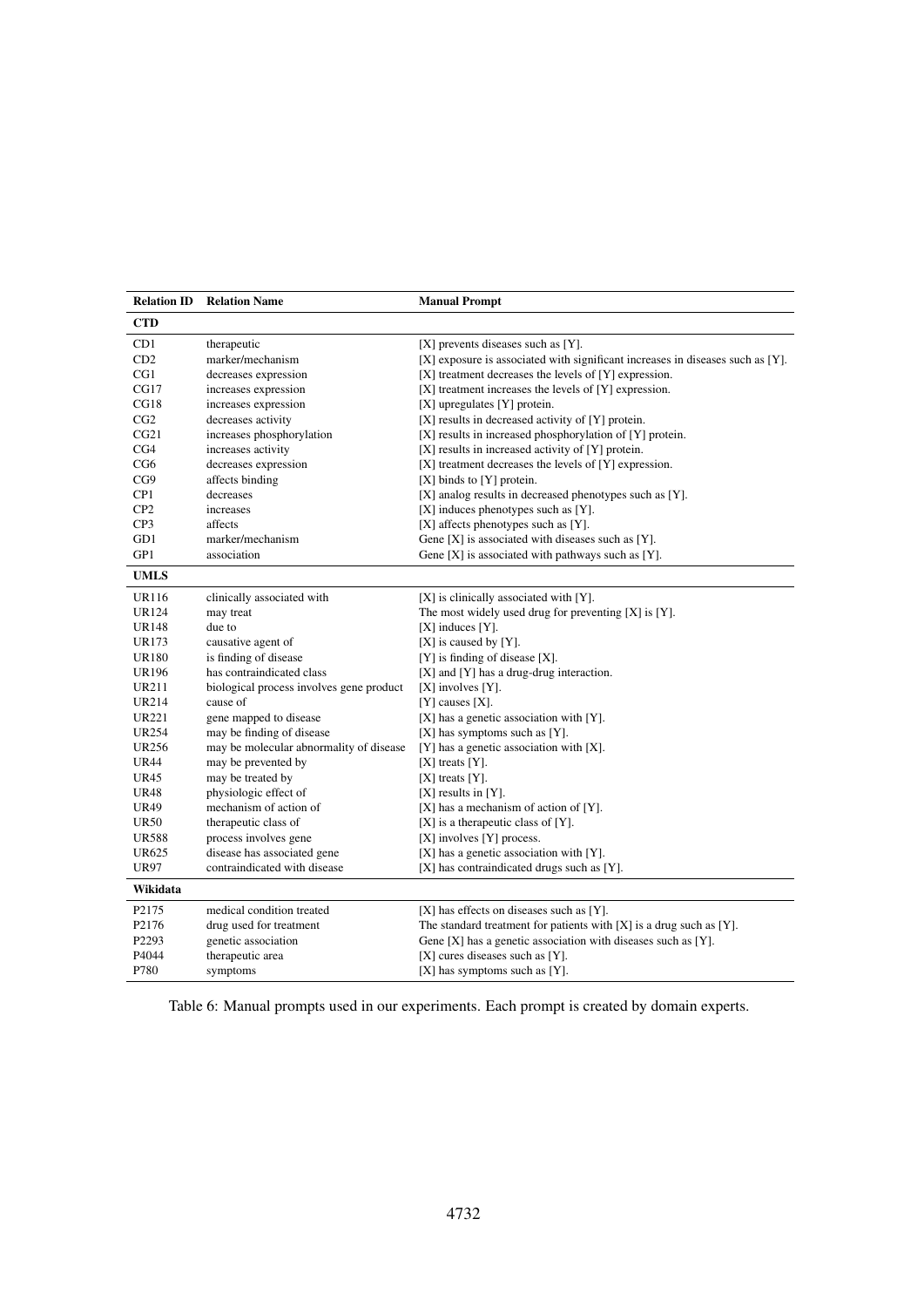<span id="page-10-0"></span>

| <b>Relation ID</b> | <b>Relation Name</b>                     | IE          | <b>BioBERT</b> |             | <b>Bio-LM</b> |             |
|--------------------|------------------------------------------|-------------|----------------|-------------|---------------|-------------|
|                    |                                          |             | Manual         | Opti.       | Manual        | Opti.       |
| <b>CTD</b>         |                                          |             |                |             |               |             |
| CD1                | therapeutic                              | 14.29/22.33 | 3.28/10.16     | 6.45/16.15  | 7.20/15.45    | 7.79/15.51  |
| CD2                | marker/mechanism                         | 3.87/6.41   | 3.28/6.19      | 9.81/23.60  | 4.64/9.06     | 6.56/13.44  |
| CG1                | decreases expression                     | 0.15/0.15   | 0.00/0.00      | 0.32/0.81   | 1.16/4.94     | 4.59/7.99   |
| CG18               | increases expression                     | 6.70/19.86  | 0.00/0.71      | 0.00/0.19   | 0.94/8.58     | 1.46/7.52   |
| CG2                | decreases activity                       | 8.58/19.49  | 0.00/0.00      | 4.81/8.29   | 0.67/2.90     | 4.08/13.41  |
| CG21               | increases phosphorylation                | 5.04/20.54  | 0.00/2.71      | 14.73/18.14 | 0.00/13.95    | 0.00/15.19  |
| CG4                | increases activity                       | 7.83/20.83  | 0.00/0.00      | 0.83/2.69   | 0.00/0.89     | 8.42/20.59  |
| CG9                | affects binding                          | 10.88/23.13 | 0.00/0.00      | 0.23/0.27   | 0.91/7.94     | 1.50/5.85   |
| CP1                | decreases                                | 0.00/0.00   | 0.00/0.00      | 6.37/19.33  | 0.00/1.27     | 2.35/12.11  |
| CP <sub>2</sub>    | increases                                | 0.00/0.00   | 0.00/0.14      | 10.66/18.38 | 0.00/0.81     | 0.00/0.14   |
| CP3                | affects                                  | 0.00/0.00   | 0.00/0.00      | 0.00/1.51   | 0.00/0.22     | 0.00/0.22   |
| GD1                | marker/mechanism                         | 4.17/8.01   | 0.33/11.64     | 0.00/1.67   | 2.20/8.34     | 1.43/7.36   |
| GP1                | association                              | 1.59/2.04   | 0.00/17.14     | 16.69/31.67 | 4.43/21.11    | 4.00/18.55  |
| <b>UMLS</b>        |                                          |             |                |             |               |             |
| <b>UR116</b>       | clinically associated with               | 6.35/19.28  | 0.84/4.07      | 7.90/18.08  | 2.64/11.02    | 6.13/14.87  |
| <b>UR124</b>       | may treat                                | 20.52/42.24 | 1.03/4.31      | 1.76/4.10   | 10.69/25.35   | 8.79/22.76  |
| UR173              | causative agent of                       | 0.31/0.31   | 1.41/4.84      | 9.81/30.62  | 4.53/15.63    | 9.84/27.78  |
| <b>UR180</b>       | is finding of disease                    | 0.00/0.23   | 0.00/0.00      | 8.57/29.72  | 0.00/0.00     | 9.63/15.30  |
| <b>UR211</b>       | biological process involves gene product | 0.00/0.00   | 0.49/1.85      | 12.35/24.08 | 0.00/0.25     | 9.30/31.86  |
| <b>UR214</b>       | cause of                                 | 1.74/2.44   | 0.00/1.92      | 3.83/7.80   | 1.05/7.32     | 3.94/11.88  |
| <b>UR221</b>       | gene mapped to disease                   | 0.00/0.00   | 0.00/0.00      | 0.00/0.00   | 0.00/1.66     | 14.44/30.27 |
| <b>UR254</b>       | may be finding of disease                | 0.00/0.00   | 10.94/24.26    | 17.50/37.10 | 27.71/38.41   | 27.71/38.41 |
| <b>UR256</b>       | may be molecular abnormality of disease  | 0.00/0.33   | 0.00/0.00      | 0.00/0.00   | 0.00/0.00     | 10.85/19.02 |
| <b>UR44</b>        | may be prevented by                      | 6.89/13.43  | 1.77/5.65      | 2.12/7.28   | 1.24/7.95     | 8.83/20.71  |
| <b>UR45</b>        | may be treated by                        | 17.10/26.22 | 1.76/5.80      | 0.70/4.85   | 1.76/13.26    | 8.73/20.39  |
| <b>UR48</b>        | physiologic effect of                    | 0.00/0.00   | 0.00/0.00      | 3.06/7.47   | 0.00/0.00     | 1.12/6.03   |
| <b>UR49</b>        | mechanism of action of                   | 0.00/0.00   | 0.00/0.00      | 0.13/1.14   | 0.00/0.00     | 1.17/3.64   |
| <b>UR50</b>        | therapeutic class of                     | 0.00/0.00   | 0.12/2.05      | 7.17/14.14  | 3.50/10.25    | 6.73/21.98  |
| <b>UR588</b>       | process involves gene                    | 0.00/0.00   | 0.13/1.93      | 4.66/22.47  | 0.00/1.93     | 2.60/29.73  |
| <b>UR625</b>       | disease has associated gene              | 3.56/7.34   | 0.00/4.40      | 1.72/3.61   | 1.89/9.02     | 2.26/8.39   |
| Wikidata           |                                          |             |                |             |               |             |
| P <sub>2175</sub>  | medical condition treated                | 2.45/7.34   | 0.64/5.92      | 3.19/11.04  | 9.40/21.11    | 9.47/24.94  |
| P2176              | drug used for treatment                  | 22.82/47.24 | 1.07/4.10      | 0.78/9.20   | 22.46/39.75   | 20.14/39.57 |
| P <sub>2293</sub>  | genetic association                      | 9.07/16.61  | 0.00/7.77      | 1.04/4.38   | 2.24/11.43    | 2.90/9.21   |
| P4044              | therapeutic area                         | 0.26/0.79   | 4.74/9.21      | 4.21/8.53   | 9.47/19.47    | 7.53/18.58  |
| P780               | symptoms                                 | 0.55/5.80   | 11.88/29.01    | 11.82/31.38 | 16.30/37.85   | 12.98/33.43 |

Table 7: Performance on each relation. Acc@1 and Acc@5 are reported. Best performances are in boldface.